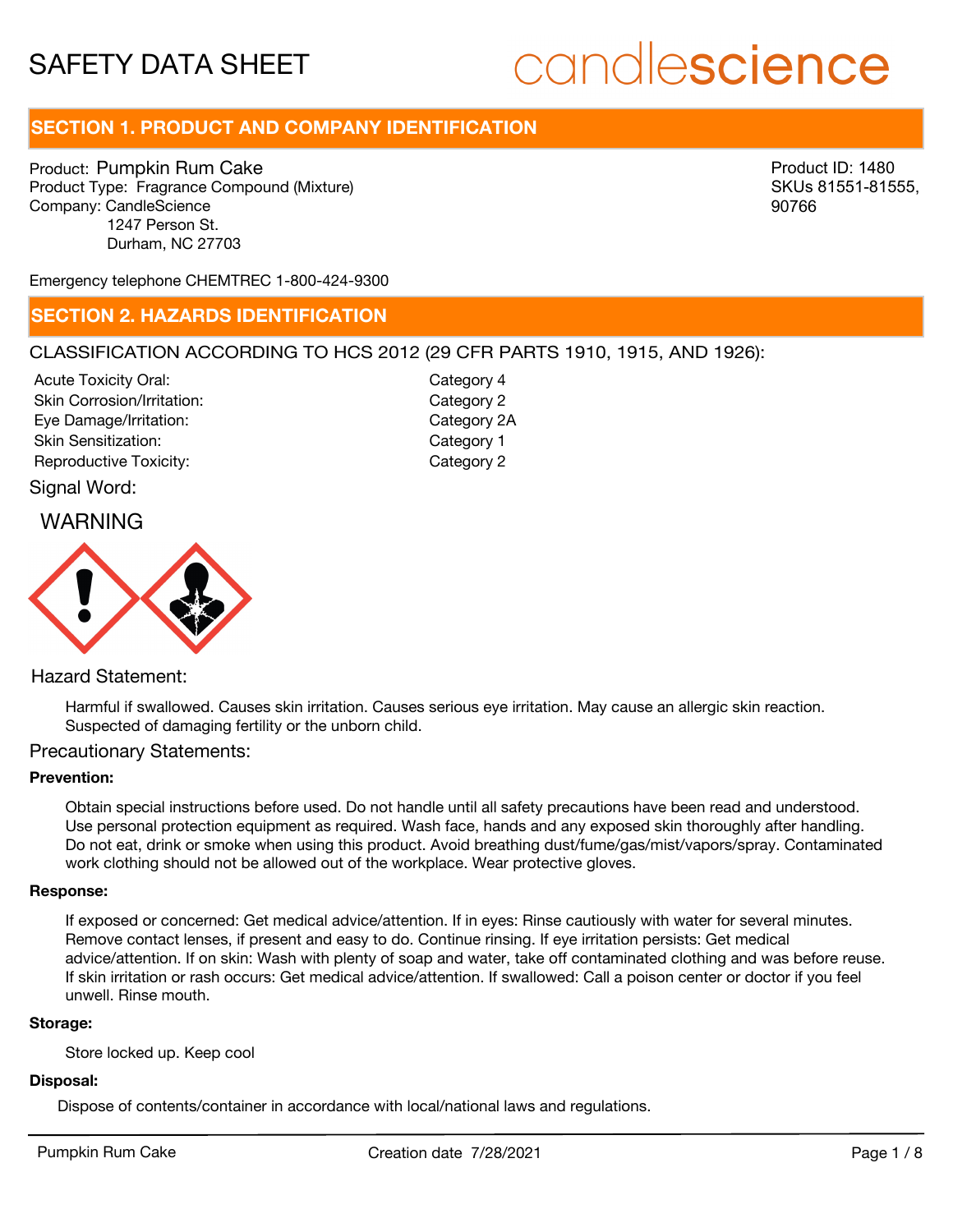# candlescience

Please note: Mixtures have not been tested for health hazards. The health hazard information presented is provided in accordance with US 29 CFR 1910.1200 and is based on the testing of individual components which have been shown to cause or may cause these health effects when tested at higher concentrations or at full strength.

# **SECTION 3. COMPOSITION/INFORMATION ON INGREDIENT**

| Hazardous components       | CAS No.        | Weight %  |
|----------------------------|----------------|-----------|
| Benzyl benzoate            | $120 - 51 - 4$ | $60 - 70$ |
| Eugenol                    | $97 - 53 - 0$  | $5 - 10$  |
| Anisic aldehyde            | $123 - 11 - 5$ | $3 - 5$   |
| 3-Phenyl-1-propanol        | 122-97-4       | $1 - 3$   |
| alpha-Methylcinnamaldehyde | 101-39-3       | $1 - 3$   |
| Coumarin                   | $91 - 64 - 5$  | $1 - 3$   |
| Phenethyl alcohol          | $60 - 12 - 8$  | $1 - 3$   |
| Cinnamaldehyde             | 104-55-2       | $1 - 3$   |
| Vanillin                   | 121-33-5       | $1 - 3$   |
| Ethyl vanillin             | $121 - 32 - 4$ | $1 - 3$   |
| Ethyl maltol               | 4940-11-8      | $1 - 3$   |
| Piperonal                  | 120-57-0       | $\le$ <1  |
| Linalool                   | 78-70-6        | $\le$ <1  |
| p-Mentha-1,4-diene         | $99 - 85 - 4$  | $\le$ <1  |
| d-Limonene                 | 5989-27-5      | $\le$ <1  |
| Geranyl acetate            | 105-87-3       | $\le$ <1  |
| alpha-Pinene               | $80 - 56 - 8$  | $\le$ <1  |
| $(-)$ -a-Cedrene           | 469-61-4       | $\le$ <1  |
| β-Caryophyllene            | $87 - 44 - 5$  | $\le$ <1  |
| Hydroxycitronellal         | 107-75-5       | $\le$ <1  |

# **SECTION 4. FIRST AID MEASURES**

# Inhalation:

Remove casualty to fresh air and keep warm and at rest. In case of respiratory tract irritation, consult a physician.

# Skin contact:

Change contaminated, saturated clothing. After contact with skin, wash immediately with plenty of water and soap. In case of skin reactions, consult a physician.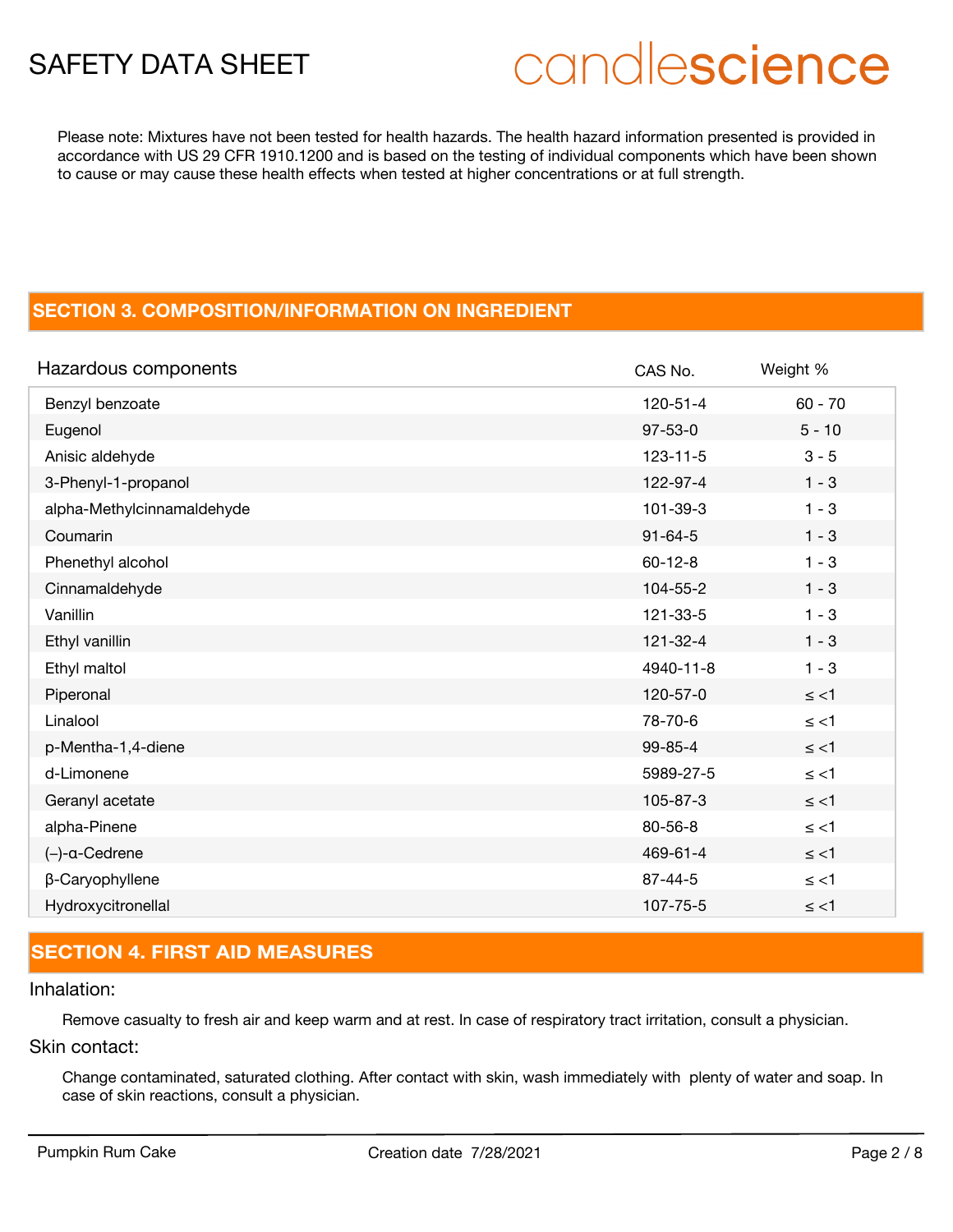# candlescience

# Eye contact:

In case of contact with eyes flush immediately with plenty of flowing water for 10 to 15 minutes holding eyelids apart and consult an ophthalmologist.

### Ingestion:

If accidentally swallowed rinse the mouth with plenty of water (only if the person is conscious) and obtain immediate medical attention. Do not induce vomiting.

Most important symptoms:

N/A

Indication of immediate medical attention:

Treat symptomatically.

General information:

When in doubt or if symptoms are observed, get medical advice.

# **SECTION 5. FIREFIGHTING MEASURES**

#### Suitable extinguishing media:

Foam, carbon dioxide, or dry chemical.

# Unsuitable extinguishing media:

Avoid use of water in extinguishing fires.

# Specific hazards:

During fire, gases hazardous to health may be formed. Do not allow run-off from fire fighting to enter drains or water courses.

# Special fire fighting procedures:

Wear self-contained breathing apparatus for firefighting. Move containers from fire area if it can be done safely. Use water spray jet to protect personnel and to cool endangered containers.

# **SECTION 6. ACCIDENTAL RELEASE MEASURES**

# Personal precautions, protective equipment and emergency procedures:

Evacuate personnel to safe areas. Remove all sources of ignition. Ensure adequate ventilation. Keep people away from and upwind of spill/leak. Wear appropriate protective equipment and clothing during clean-up.

# Environmental precautions:

Do not allow to enter into soil/subsoil. Do not allow to enter into surface water or drains. Dispose of in accordance with local regulations. Local authorities should be advised if significant spillage cannot be contained.

# Methods and materials for containment and cleaning up:

Soak up with inert absorbent material (e.g. sand, silica gel, vermiculite). Keep in suitable and closed containers for disposal. Clean contaminated floors and objects thoroughly while observing environmental regulations.

# **SECTION 7. HANDLING AND STORAGE**

# Precautions for safe handling:

Avoid contact with skin and eyes. Avoid prolonged inhalation of vapors. Wash hands and other exposed areas with mild soap and water before eating, drinking or smoking and when leaving work. Handle in accordance with good industrial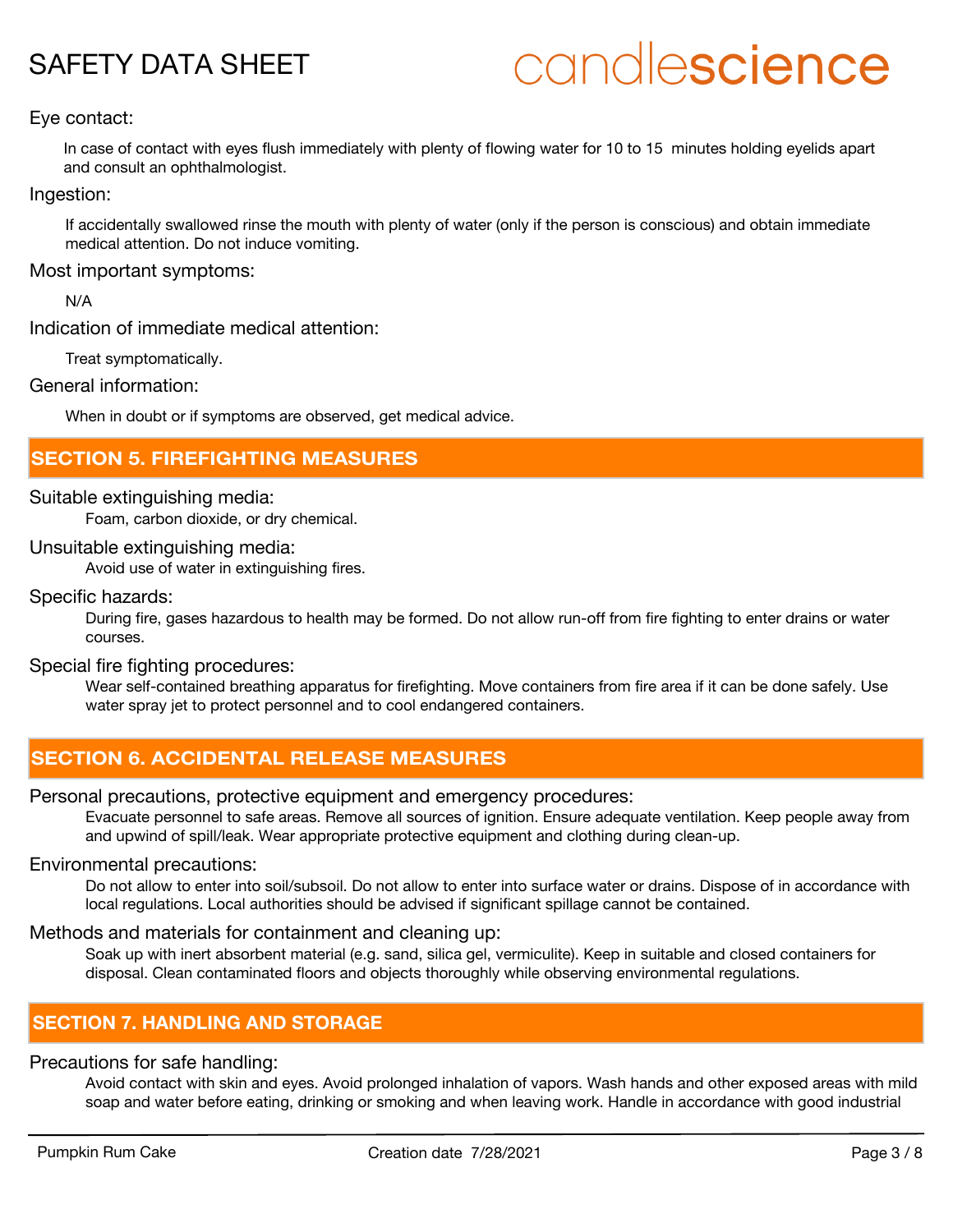# candlescience

hygiene and safety practices.

### Conditions for safe storage, including any incompatibilities:

Store in tightly closed and upright container in a cool, dry, ventilated area. Store away from light, heat, and sources of ianition.

# **SECTION 8. EXPOSURE CONTROLS/PERSONAL PROTECTION**

### Exposure Guidelines:

US WEEL: Vanillin (CAS 121-33-5) TWA 10 mg/m<sup>3</sup>

ACGIH: d-Limonene (CAS 5989-27-5) TWA 5 ppm

ACGIH: alpha-Pinene (CAS 80-56-8) TWA 20 ppm

#### Appropriate Engineering Controls:

#### **Ventilation:**

Use engineering controls to maintain airborne levels below exposure limit requirements or guidelines. If there are no applicable exposure limit requirements or guidelines, use only with adequate ventilation. Local exhaust ventilation may be necessary for some operations.

### Personal Protective Equipment:

#### **Eye protection:**

Ensure that eyewash stations and safety showers are close to the workstation location. Chemical resistant goggles must be worn.

#### **Hand protection:**

Wear chemical resistant gloves suitable for this material as determined by a hazard assessment. Gloves should be discarded and replaced if there is any indication of degradation or chemical breakthrough.

#### **Skin and body protection:**

Wear protective clothing suitable for this material as determined by a hazard assessment.

#### **Respiratory protection:**

Respiratory protection should be worn when workplace exposures exceed exposure limit requirements or guidelines. If there are no applicable exposure limits or guidelines, use an approved respirator where there is a potential for adverse effects, including but not limited to respiratory irritation or odor, where indicated or required by the exposure assessment. Selection of air-purifying or positive-pressure supplied air will depend on the results of the exposure assessment which includes an evaluation of the specific operations and the actual or potential airborne concentrations. The type of cartridge or filter to be used must be selected and approved for the chemical, class, or classes of chemicals likely to be encountered in the workplace. For emergency conditions, use an approved positive-pressure self-contained breathing apparatus.

#### **General hygiene considerations:**

Handle in accordance with good industrial hygiene and safety practice. Remove contaminated clothing and protective equipment before entering eating areas. Wash hands before breaks and immediately after handling the product.

# **SECTION 9. PHYSICAL AND CHEMICAL PROPERTIES**

| Appearance: | Liguid                    |
|-------------|---------------------------|
| Color:      | Colorless to light yellow |
| Odor:       | N/A                       |
|             |                           |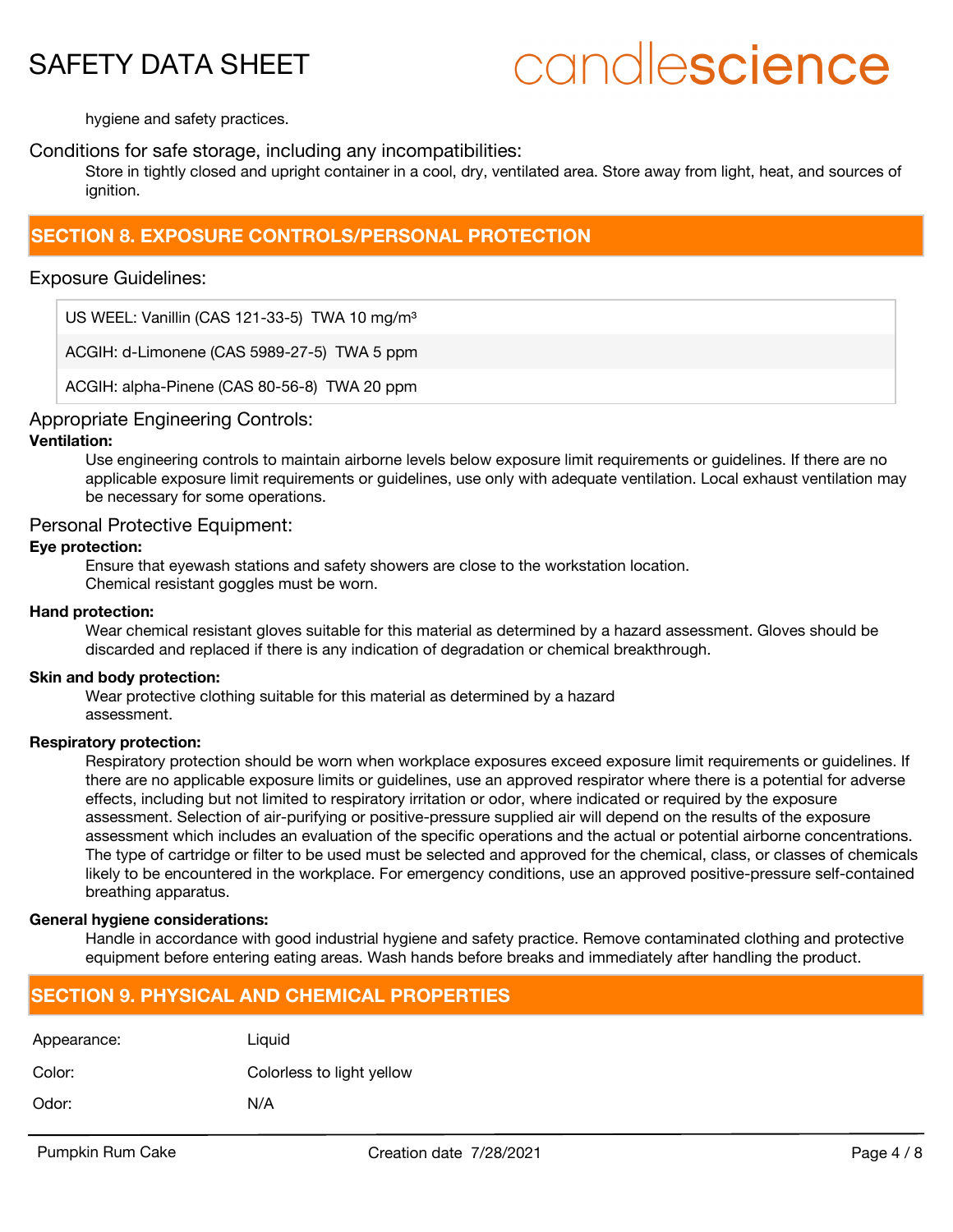| Odor threshold:                               | N/A                         |
|-----------------------------------------------|-----------------------------|
| pH:                                           | N/A                         |
| Melting point:                                | N/A                         |
| Boiling point:                                | N/A                         |
| Flashpoint:                                   | >100 °C >212 °F             |
| Evaporation Rate (Butyl Acetate = 1): $N/A$   |                             |
| Flammability (solid, gas):                    | N/A                         |
| Upper lower flammability or explosive limits: | N/A                         |
| Vapor density (Air=1):                        | N/A                         |
| Vapor pressure:                               | 0.08691 mmHg@20°C           |
| Specific gravity (H2O=1):                     | 1.0850 - 1.0950(D25°C/25°C) |
| Solubility in water:                          | N/A                         |
| Solubility in other solvents:                 | N/A                         |
| Partition coefficient: n-octanol/water:       | N/A                         |
| Auto-ignition temperature:                    | N/A                         |
| Decomposition temperature:                    | N/A                         |
| Kinematic viscosity:                          | N/A                         |
| Dynamic viscosity:                            | N/A                         |
| Explosive properties:                         | N/A                         |
| Oxidizing properties:                         | N/A                         |
| Refractive index:                             | 1.5450-1.5550               |

# **SECTION 10. STABILITY AND REACTIVITY**

#### **Chemical stability:**

The product is stable and non-reactive under normal conditions of use, storage and transport.

#### **Possibility of hazardous reactions:**

Material is stable under normal conditions.

# **Conditions to avoid:**

Heat, flames and sparks. Temperature extremes and direct sunlight.

#### **Incompatible materials:**

Strong oxidizing agents. Strong acids. Strong Bases.

# **Hazardous decomposition products:**

No hazardous decomposition products are known.

# **SECTION 11. TOXICOLOGICAL INFORMATION**

# candlescience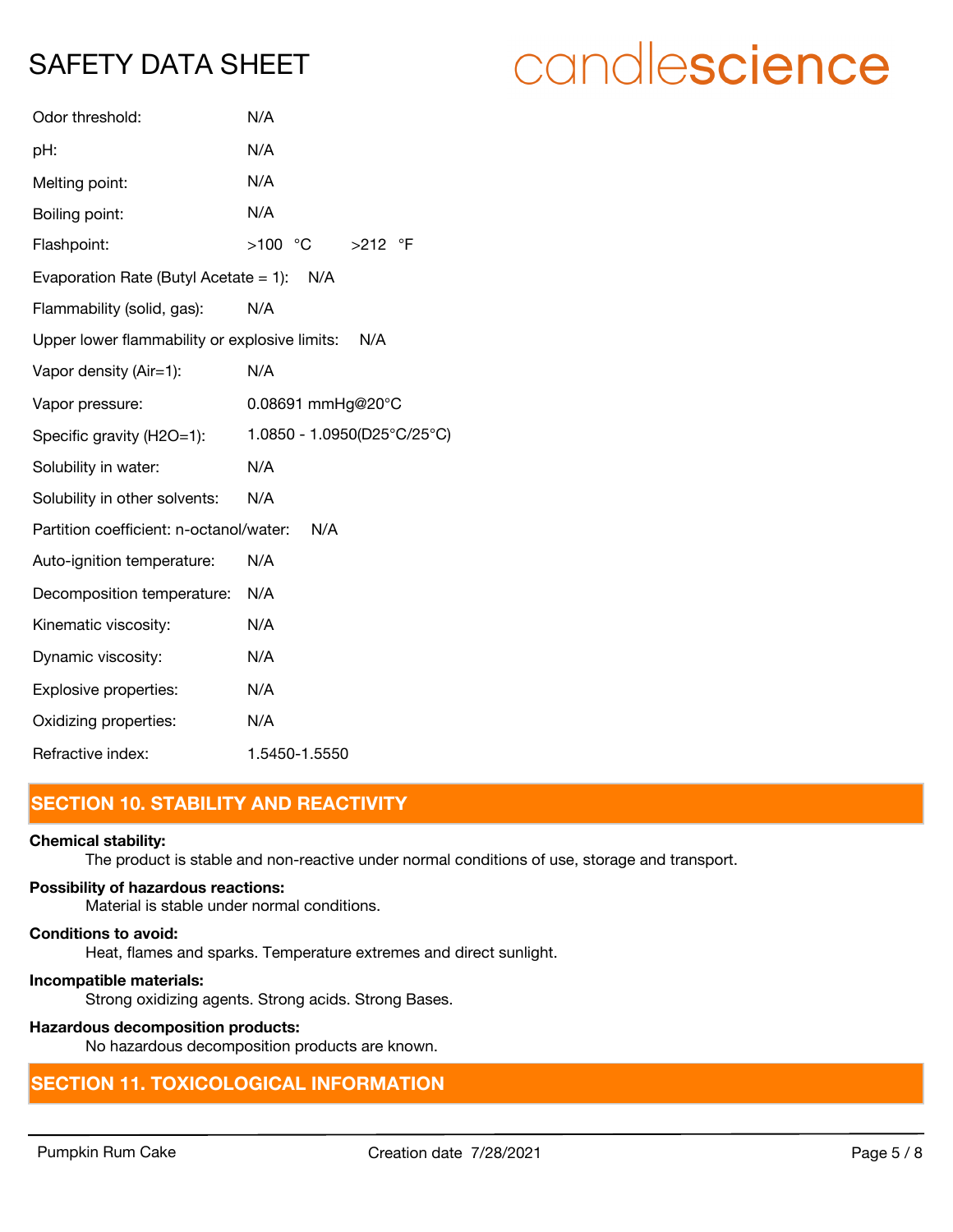# **Acute oral toxicity:**

1796 mg/kg

### **Acute dermal toxicity:**

4684 mg/kg

#### **Acute inhalation toxicity:**

N/A

### **Skin corrosion/irritation:**

N/A

#### **Serious eye damage/eye irritation:**

N/A

**Respiratory or skin sensitization:**

N/A

# **Mutagenicity:**

N/A

#### **Reproductive toxicity:**

N/A

# **Carcinogenicity:**

N/A

Please note: Mixtures have not been tested for health hazards. The health hazard information presented is provided in accordance with US 29 CFR 1910.1200 and is based on the testing of individual components which have been shown to cause or may cause these health effects when tested at higher concentrations or at full strength.

# **SECTION 12. ECOLOGICAL INFORMATION**

# **Ecotoxicity:**

Toxic to aquatic life with long lasting effects

# **Persistence and Degradability:**

N/A

# **Bioaccumulation:**

N/A

# **Other Adverse Effects:**

N/A

# **SECTION 13. DISPOSAL CONSIDERATIONS**

# **Disposal instructions:**

Collect and reclaim or dispose in sealed containers at licensed waste disposal site. Do not allow this material to drain

# candlescience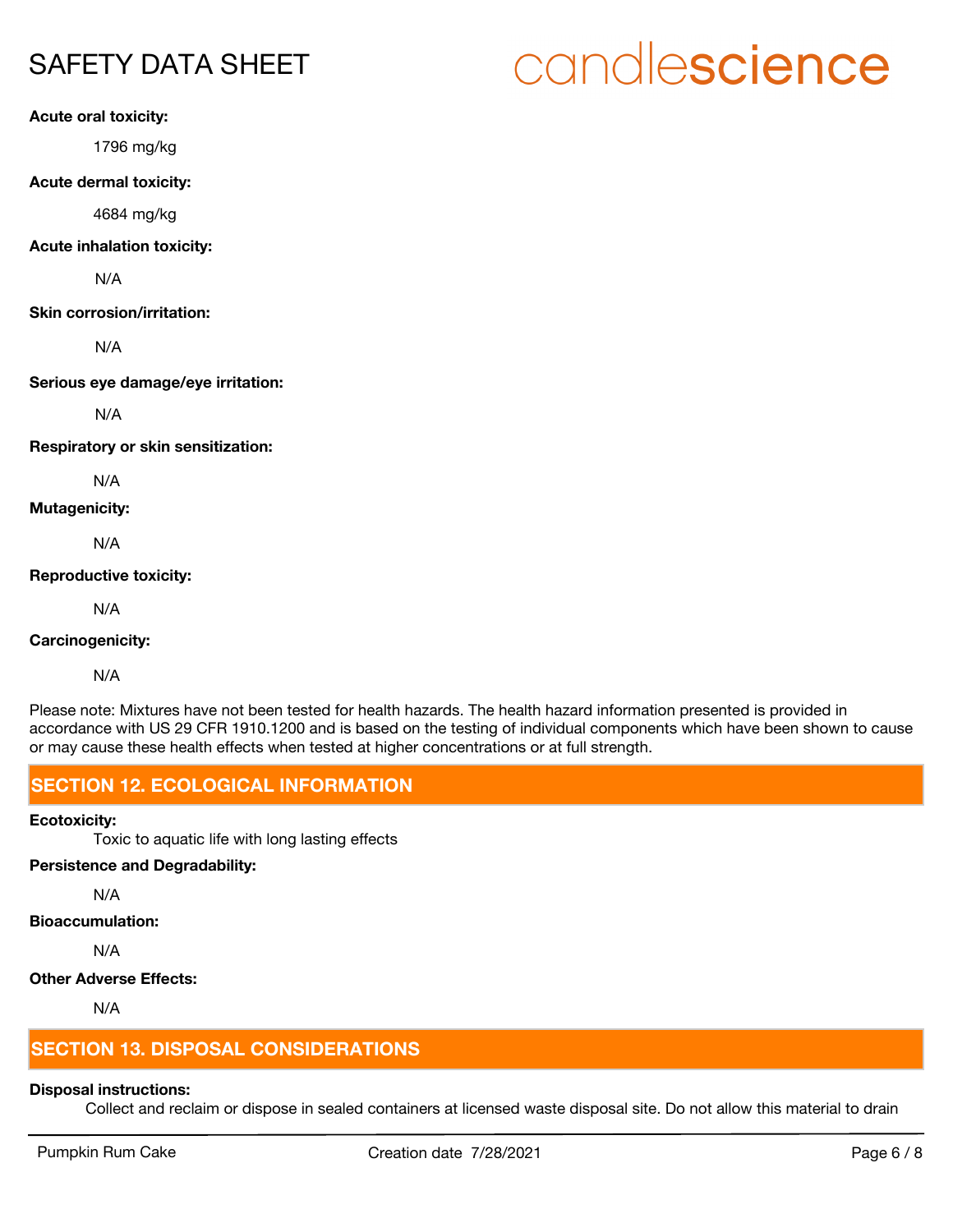# candlescience

into sewers/water supplies. Do not contaminate ponds, waterways or ditches with chemical or used container. Dispose of contents/container in accordance with local/regional/national/international regulations.

#### **Local disposal regulations:**

Dispose in accordance with all applicable regulations.

#### **Hazardous waste code:**

The waste code should be assigned in discussion between the user, the producer and the waste disposal company.

#### **Waste from residues/unused products:**

Dispose of in accordance with local regulations. Empty containers or liners may retain some product residues. This material and its container must be disposed of in a safe manner.

#### **Contaminated packaging:**

Since emptied containers may retain product residue, follow label warnings even after container is emptied. Empty containers should be taken to an approved waste handling site for recycling or disposal.

| <b>SECTION 14. TRANSPORT INFORMATION</b> |                                                                                                              |  |
|------------------------------------------|--------------------------------------------------------------------------------------------------------------|--|
| <b>IATA UN Number:</b>                   | 3082                                                                                                         |  |
| <b>IATA UN Proper Shipping Name:</b>     | Environmentally hazardous substance, liquid, n.o.s. (BENZYL BENZOATE AND 2-<br>tert-Butylcyclohexyl acetate) |  |
| <b>IATA Transport Hazard Class:</b>      | 9                                                                                                            |  |
| <b>IATA Packing group:</b>               | $\mathbf{III}$                                                                                               |  |
| <b>IATA Environmental Hazards:</b>       | N/A                                                                                                          |  |
| <b>IATA ERG Codes:</b>                   | N/A                                                                                                          |  |
| <b>IATA Special Precautions:</b>         | N/A                                                                                                          |  |
| <b>IATA Other Information:</b>           | N/A                                                                                                          |  |
| <b>IMDG UN Number:</b>                   | 3082                                                                                                         |  |
| <b>IMDG UN Proper Shipping Name:</b>     | Environmentally hazardous substance, liquid, n.o.s. (BENZYL BENZOATE AND 2-<br>tert-Butylcyclohexyl acetate) |  |
| <b>IMDG Transport Hazard Class:</b>      | 9                                                                                                            |  |
| <b>IMDG Packing Group:</b>               | III                                                                                                          |  |
| <b>IMDG Environmental Hazards:</b>       | <b>Yes</b>                                                                                                   |  |
| <b>IMDG EMS:</b>                         | F-A, S-F                                                                                                     |  |
| <b>IMDG Special Precautions:</b>         | N/A                                                                                                          |  |
| <b>IMDG Transport in Bulk:</b>           | N/A                                                                                                          |  |

# **SECTION 15. REGULATORY INFORMATION**

# **TSCA:**

All components of this product are listed or excluded from listing on the TSCA inventory.